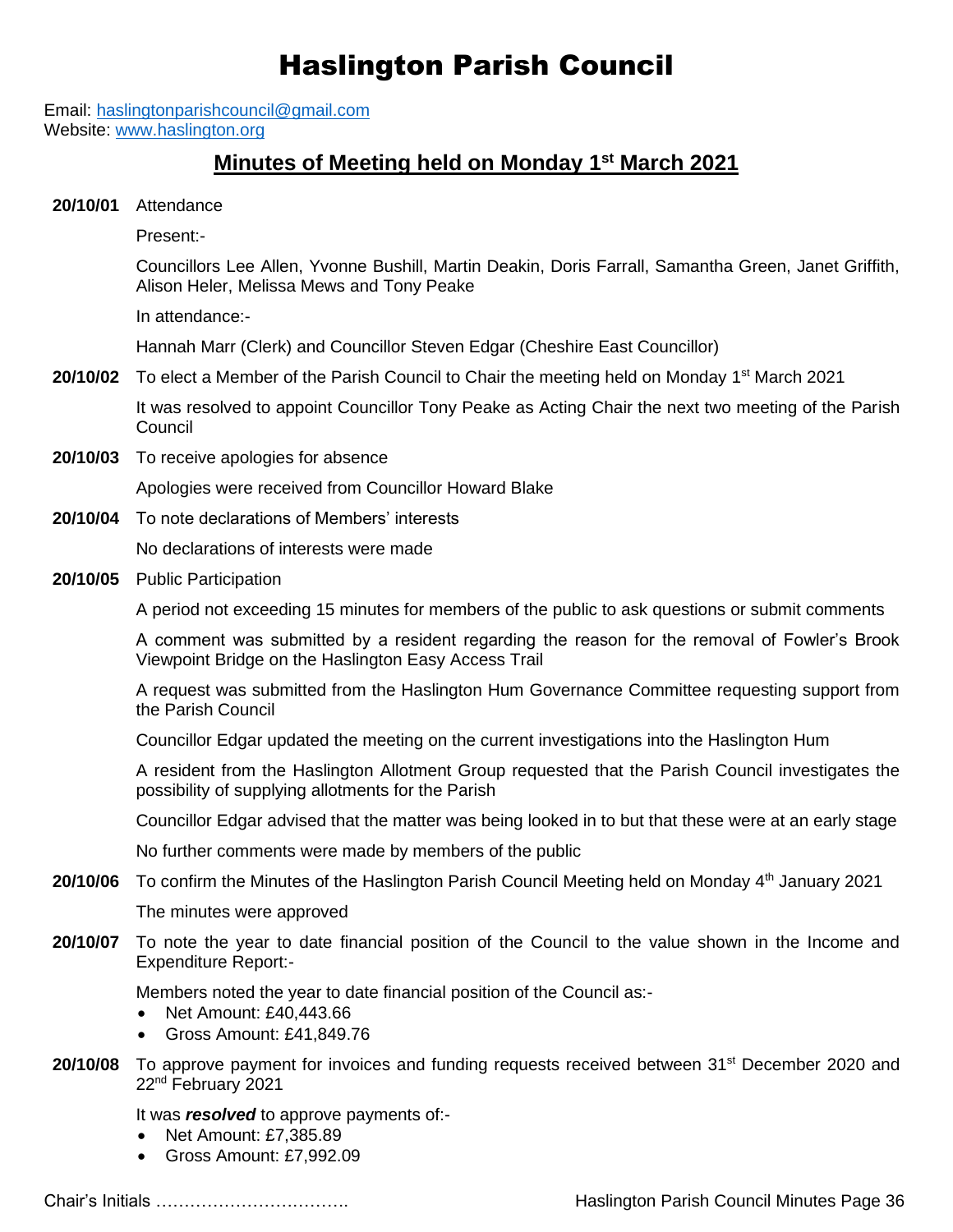**20/10/09** To receive a report from the Cheshire East Councillors covering the Haslington Parish

- A number of residents have raised the matter of the Haslington Hum and for the Councils support in locating the source of the noise. Councillor Edgar has been contacted by a number of residents. Concerns have been passed on to the Environmental Health Agency who are currently investigating the source of the noise. If residents feel they are able to identify the source, please pass the information on
- The advertising hoarding at the end of Kents Green Lane has been removed by Planning **Enforcement**
- No news has been received regarding the appeal for 55 houses near Pool Lane
- All new play areas and public open spaces on new developments are open to the public. Even if residents pay a management / maintenance fee, they are not exclusive to those residents
- The planning application for the Printworks Site goes to Southern Planning Committee this week. Planning permission has already been granted and work has commenced however the application is a redesign which enhances the area. Requests have also been made that the new road is named after Wilmot Luscott, a local WW1 casualty, that dustbins are provided in the area and screened to take them away from public view and that a public waste bin is provided on Crewe Road as there are no other facilities available
- The consultation for the boundary review will be coming forward to Parish Councils. There will be an effect on Haslington as some land will be lost in Oakhanger but gained in Winterley. If the Parish Council disagrees with the changes, there will be a 12 week consultation period to come up with an alternative proposal and submit it to Cheshire East Council
- **20/10/10** To note amendments needed to be made to Council Policies and Governance documents related to General Data Protection Regulations (GDPR) and the Data Protection Act 2018 (DPA)

The Clerk updated the meeting on the changes in legalisation and the need to change the wording

- **20/10/11** To consider appointment of representatives from the Parish Council to outside bodies, committees and internal projects:-
	- Police Liaison
	- S106 Enquires and Projects
	- Haslington Discount Card Scheme
	- Haslington Parish Neighbourhood Plan
	- The Countryside Charity (CPRE)
	- Members Internal Audit

The following Members were appointed as representatives to outside bodies, committees and internal projects:-

- Police Liaison
	- Councillors Blake, Bushill, Heler and Peake
- S106 Enquiries and Projects Councillor Griffith
- Haslington Discount Card Scheme Councillor Green
- Haslington Neighbourhood Plan Councillor Blake
- The Countryside Charity (CPRE) Councillors Mews, Blake, Peake and Heler
- Members Internal Audit Councillors Heler and Deakin
- **20/10/12** To consider the approval to start a procurement process related to a two year grass cutting contract starting in April 2021

It was *resolved* to approve the procurement process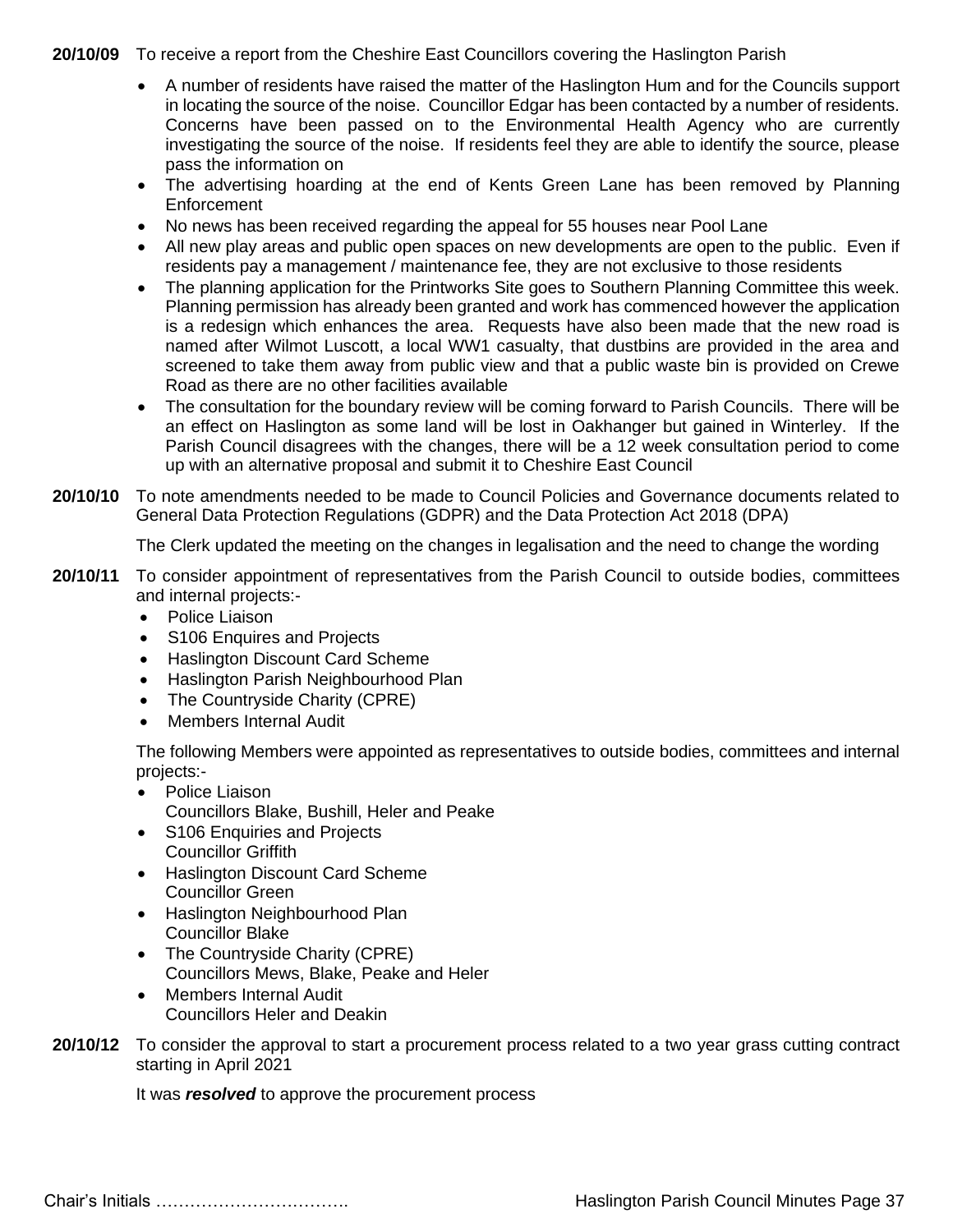**20/10/13** To consider the approval to start a procurement process related to a one year floriculture contract starting in May 2021

It was *resolved* to approve the procurement process

**20/10/14** To consider matters related to recording Parish Council meetings and the adoption of an associated **Policy** 

It was *resolved* to adopt the Recording of Meetings Policy and that future meetings of the Parish Council will be recorded where possible to do so

**20/10/15** To consider appointing two additional Members to the Councils Bank Accounts

It was resolved to add Councillor Deakin and Heler as signatories to the Councils Bank Accounts

**20/10/16** To consider matters related to Planning Applications

Councillor Griffiths asked for an update relating to the proposed medical centre planned to be allocated on one of the new estates in the Parish

Councillor Edgar confirmed that the land had been allocated but there is currently no funding in place for it to be built

**20/10/17** To consider matters related to Winterley Ward

Councillor Heler thanked the volunteers in Winterley who regularly litter pick the area

Councillor Heler also advised that a local resident had been following up issues related to the Duchy development

**20/10/18** To consider matters related to Oakhanger Ward

Councillor Bushill attended a meeting regarding the widening of the A500 which is due to start later in the year

Councillor Allen left the meeting due to technical issues

**20/10/19** To consider matters related to Haslington Ward

Councillor Griffith discussed the flooding around the Fowlers Brook area and was advised to continue to report the issue to Cheshire East Council

Councillor Green advised a resident had been in contact regarding the gate at Bargain Booze

Councillor Peake provided and update on how to report issues around the Parish to Cheshire East **Council** 

Councillor Peake also provided an update on the work of the British Red Cross

**20/10/20** To consider matters related to urgent business needed to be carried out by Haslington Parish Council in the interest and benefit of those who live or operate within the parish boundary

The Clerk circulated a draft Risk Assessment to prior to the meeting and Members were asked to consider it for approval

Members *resolved* to adopt the Risk Assessment